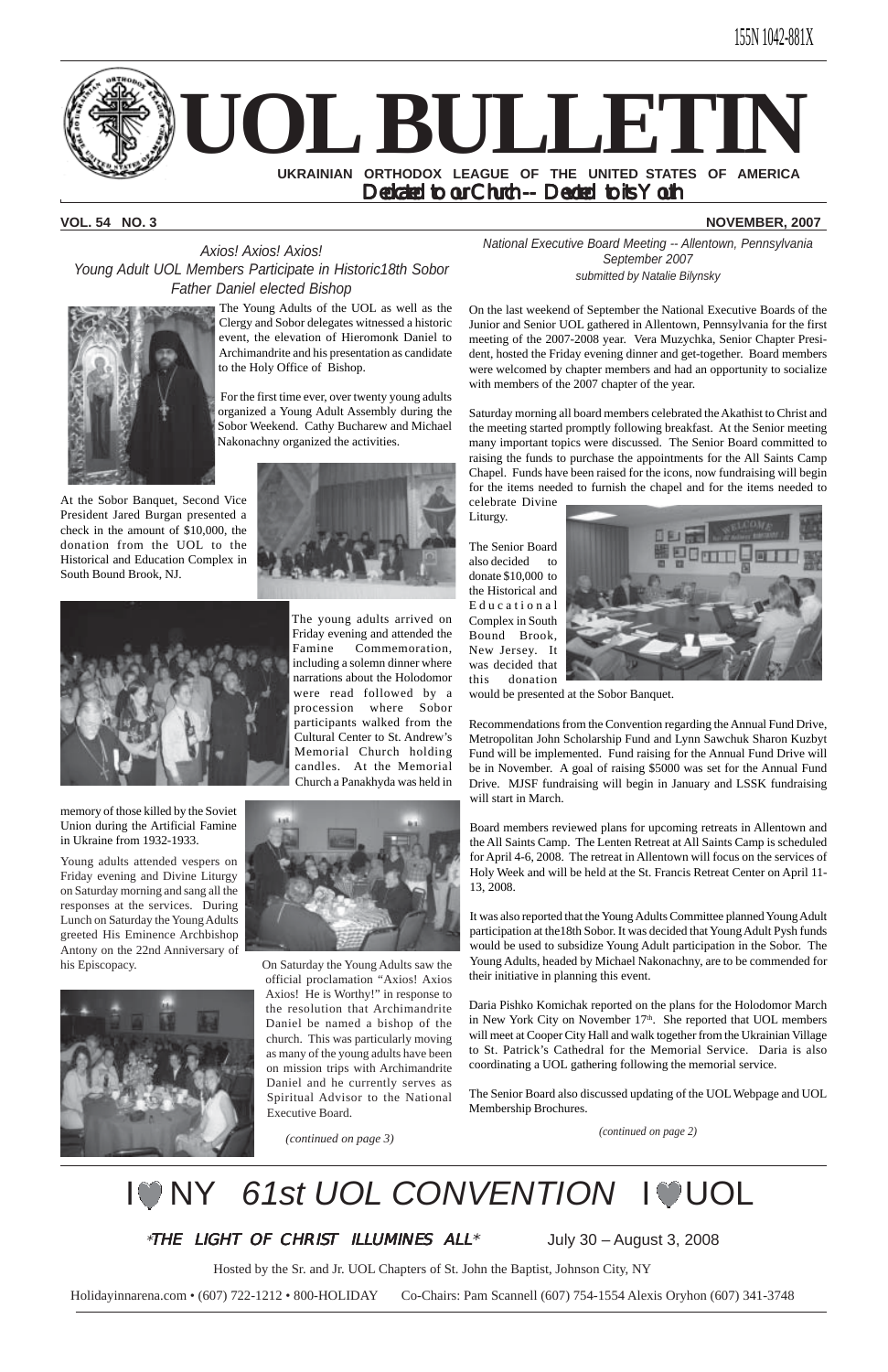#### **PAGE 2** NOVEMBER 2007

| <b>UOL BULLETIN</b> - The official publication of the Ukrainian Orthodox League of the United States                      |                                                          |                                                                                                                   |                                                                |  |  |
|---------------------------------------------------------------------------------------------------------------------------|----------------------------------------------------------|-------------------------------------------------------------------------------------------------------------------|----------------------------------------------------------------|--|--|
| of America. Circulated to all UOL Members.                                                                                |                                                          | Non-members subscription rate \$30.00                                                                             |                                                                |  |  |
|                                                                                                                           |                                                          |                                                                                                                   | Canada \$40.00                                                 |  |  |
| Oleh Bilynsky<br><b>UOL President</b><br>703 Pine Ridge Rd<br>Wallingford, PA 19086 Vestal, NY 13850                      | Patrick Scannell<br>Jr. UOL President<br>2000 Clover St. | Natalie Bilynsky<br><b>UOL Bulletin Editor</b><br>703 Pine Ridge Road<br>Wallingford, PA 19086<br>nsufler@aol.com | Father John Harvey<br><b>UOL Bulletin</b><br>Spiritual Advisor |  |  |
| Sr. Staff Writer- Elizabeth Mitchell 46 Lexington Court, Carnegie, PA 15106                                               |                                                          |                                                                                                                   |                                                                |  |  |
| UOL Bulletin - Published seven times annually - September, October, November, January/February,<br>March, April and June. |                                                          |                                                                                                                   |                                                                |  |  |

**The absolute deadline for each monthly issue is the 1st of the prior month. Photos will not be returned.**

**Note to Contributers: All articles submitted to the UOL Bulletin must be in 12 point Times New Roman (font), or typed and double spaced in 12 point type. Articles may be submitted via e-mail attachments. (Submit to: nsufler@aol.com)**

The editor reserves the right to condense any material submitted. Material cannot be returned.

*MESSAGE FROM THE SENIOR UOL PRESIDENT Oleh Bilynsky* Glory to Jesus Christ!

Slava Isusu Christu!

In 1789 President George Washington, in



declaring the first National Day of Thanksgiving, stated that it was "the duty of all nations to acknowledge the providence of Almighty God, to obey His will, to be grateful for His benefits, and humbly to implore His protection and favour." Those words still ring true today, and during this season, as we gather with our friends and families, we are called to reflect on all for which we should be thankful.

In line with that, I would like to personally thank the St. Mary the Protectress U.O.L. Chapter in Allentown, PA (our UOL "Chapter of the Year") for hosting the fall Executive Board meeting on Sept. 29. As always, the Allentown chapter members were very hospitable, and went out of their way to ensure that all of our needs were taken care of. Thank you for being a shining example of Christian love and generosity.

I would also like to thank the members of the Sr. Executive Board for all of their hard work and efforts. Thanks to them we had a very productive fall meeting. Some of the results of that meeting include: approving the continuation of the UOL's fund raising efforts for the All Saints Camp Chapel, with the next phase being raising the funds needed to purchase all of the appointments for the Chapel; donating \$10,000 on behalf of the UOL to the UOC Historical and Educational Complex (made possible by the hugely successful 60<sup>th</sup> UOL Convention in Carnegie, for which we once again thank the Carnegie Sr. and Jr. UOL chapters); and approving a rescheduling of the 2009-2012 UOL Conventions (the new schedule is: 2008 - Johnson City, NY; 2009 - Youngstown, OH; 2010 - Maplewood, NJ; 2011 - Philadelphia, PA; and 2012 - Allentown, PA).

Lastly, I would like to thank all of our UOL members. As UOL Sunday is "right around the corner," it is an appropriate time to thank all UOL members for the time, hard work and efforts they have devoted to our Church and to the UOL. I always look forward to hearing, and reading in the *UOL Bulletin*, about all of your activities and accomplishments.

During this season we should be thankful for all that we have been blessed with, and in so doing we should also remember all who are less fortunate than ourselves. As such, I encourage all UOL members to contribute to the UOL's charitable programs, such as our "Thanksgiving Tithing" and "Souper Bowl Sunday" projects. I also encourage all Senior members to contribute to the Junior UOL's "Great Lent Giveaway" project.

I wish all of you a wonderful Thanksgiving celebration with family and friends, and as we prepare for St. Philip's Fast and the coming of our Lord and Savior Jesus Christ, I also wish each and every one of you a peaceful Advent.

Yours in Christ, Oleh V. Bilynsky

## A special request from UOL Member

## Michele Corba Kapeluck

### Dear UOL Family and Friends,

As you may be aware, I was diagnosed with chronic kidney failure 11 years ago. If you did not already know this, I will explain a little bit about what has been going on with me and my health. In 1996 I was diagnosed with a kidney infection and hospitalized for six days. Within a year's time my kidney function dropped considerably and I found through various ultra sounds and MRIs that my right kidney had atrophied to the point of non-functioning. I have been under close watch with my nephrologist (kidney doctor) since then. We were able to stabilize my kidney function for a long time with the help of high blood pressure medication and lowering the sodium and protein in my diet.

Up until now I was at a function level where I was doing okay. Recently, my nephrologist had told me that he thought it was time to have a kidney transplant evaluation due to some urine and blood test results he had received. So, Michael and I went to Allegheny General Hospital at the end of May and had several tests and meetings with some transplant surgeons. The results showed that my kidney function was at 20 percent, which means that I was placed on the active list for a transplant.

I am not yet on dialysis because my function has to drop to 15 percent before this occurs. With my age being 43, the doctors said it would be better for me to have a transplant and look for a living donor than to be on dialysis. Since I am still young (at least that's what the doctors tell me!) they do not recommend a cadaver donor as kidneys harvested from cadavers only last around 8-10 years. Living donor kidneys, however, can last as long as 20 years. Unfortunately, there is no national donor list for living kidney donors. It is up to me to find a living donor candidate. Of course, it's not an easy thing to have to do.

As you can imagine, this is an extremely uncomfortable and difficult position to be in. I do not want to put anybody on the spot or make them feel uncomfortable. After all, it's not like I'm asking them to fill out a job application to come and work for me – that would be easy! So, that is why I am writing this letter. If you or someone you know might want to be tested to see if you are a match, please let me know. My home phone is 412-276-6836.

The donor has to be healthy and between the ages of 18-65 (that rules out my children). A simple blood test is the first step to see if your blood type matches mine. Allegheny General Hospital has assigned me a Living Donor Coordinator who would explain all the other testing and donation procedures that are involved. There is a very informative web site you can go to if you

are interested in becoming a donor: www.mayoclinic.org/kidney-transplant/ livingdonor.html

I know this letter is one that you would not have expected to receive from me. Neither is it one that I thought I would ever be writing. So please, do not feel obligated to respond one way or the other. Organ donation is a very personal and extremely important decision that should not be entered into lightly.

Obviously, my resources to family and friends are limited, so anything you can do to spread the word and locate potential donors would be greatly appreciated. If this letter has reached you at an inappropriate or inconvenient time, I sincerely apologize.

Thank you for taking the time to read this and may God bless you!

Love,

Michele Corba Kapeluck



## *Board Meeting -- (continued from page 1)*

The Junior Board decided to designate their fundraising for the Great Lent Giveaway to the appointments for the All Saints Camp Chapel. The Junior Board also finalized the membership brochures that were distributed at the 18th Sobor of the Ukrainian Orthodox Church.

Following the Board meeting, both Junior and Senior Boards sang responses for Vespers. That evening board members enjoyed a beautiful fall evening at the Zimmerman house. With a full barbecue and delicious appetizers Board members had the opportunity to get to know

each other and the members of the Allentown chapter better. Sunday morning Board members participated in Divine Liturgy with parishioners of the Allentown Parish and enjoyed a lively coffee hour with the parish. Given the wonderful hospitality provided by all members of the chapter it is quite clear why they are the chapter of the year.

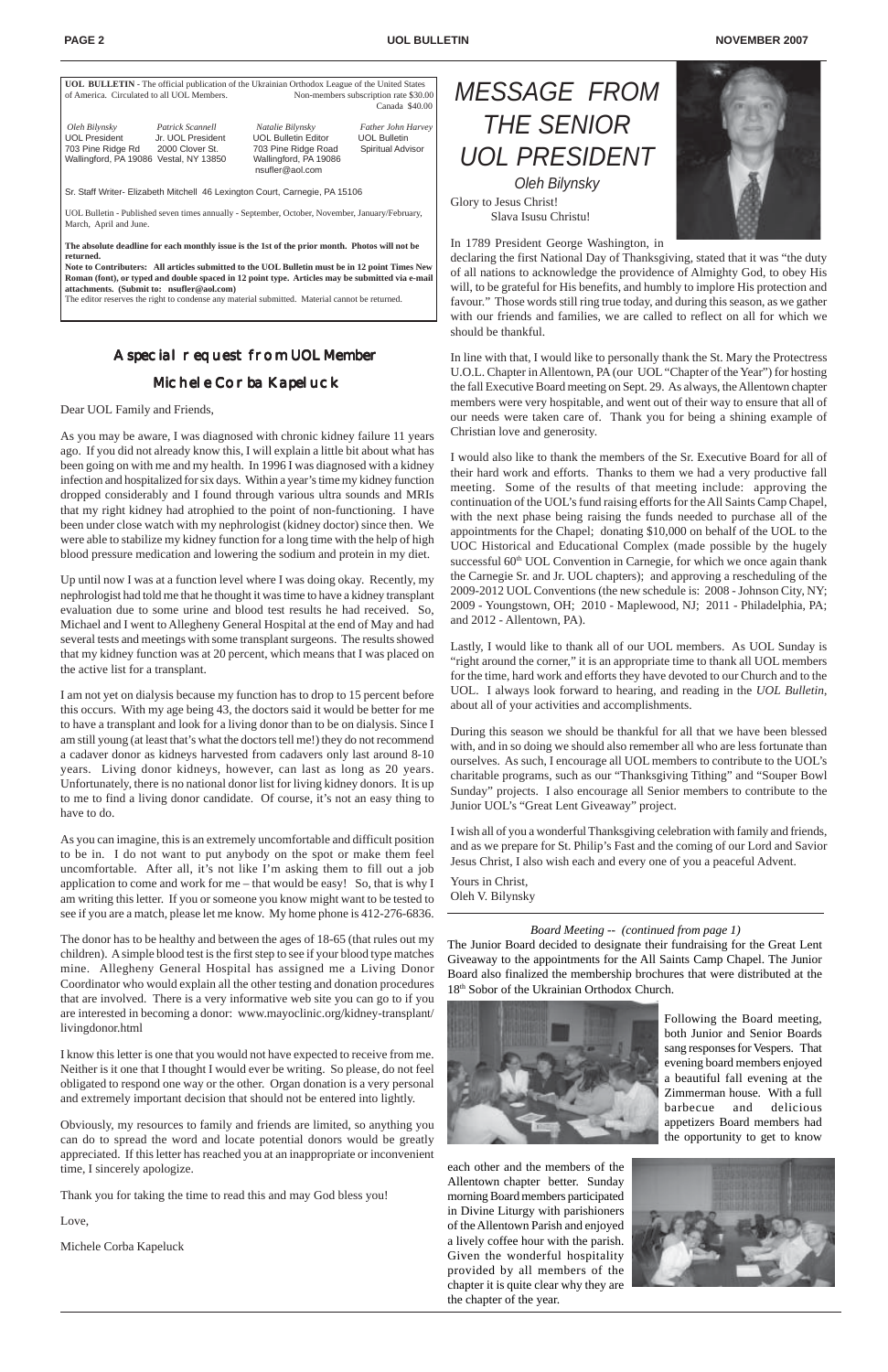## *MESSAGE FROM THE JUNIOR UOL PRESIDENT Patrick Scannell*

Glory to Jesus Christ!

The Junior U.O.L. National Executive Board held their First Meeting in Allentown, PA on



September 29. The meeting was held jointly with the Senior Executive Board and graciously hosted by the Senior and Junior UOL Chapters in Allentown. I thank all those who helped us in Allentown. They made our stay wonderful. In this meeting we decided on some exciting new plans for the website. We plan to update it soon with new photos and adding other information. If you have not been to the site you can check it out. You can find it off of www.uocofusa.org.

Also at this meeting we decided to distribute 200 Jr. UOL brochures at the Sobor. The Sobor only happens once every three years, and is a great place to spread the news about the Jr. UOL. These brochures can help teach people all about the Jr. UOL and try to gain more membership.

Winter is approaching so I have a few reminders to Jr. UOL Chapters. The deadline for dues and rosters was September 30<sup>th</sup>. Make sure you get them in to Financial Secretary, David Koroczynsky, if you have not already. Also, election report forms should be in already. If your chapter has not yet sent them, please do so to Corresponding Secretary, Natasha Walewski, as soon as possible.

If the 61<sup>st</sup> Annual UOL Convention was a metaphor for a delicious sandwich, Thursday would be freshly carved roast beef served with horseradish mayonnaise, lettuce and Swiss cheese. And while that sounds pretty amazing, we assure you that the gastronomic delights of our **"A Taste of the Southern Tier"** event will far surpass the aforementioned meal, symbolic or not.

As we approach the holiday season I pray that the joint Senior/Junior Christian Caregiving and Missions Committee will have a successful Tithing Project. I encourage every parish to participate in this great project. Furthermore, I pray that all chapters have a great holiday season, and wonderful St. Nicholas Day festivities.

Yours in Christ, Patrick Scannell

## 61st Annual UOL Convention

Hosted by St. John the Baptist Parish, Johnson City, NY

*submitted by Mystery Writer*

*(who will be revealed at the end of the article)*



*Downtown Binghamton nestled at the confluence of the Susquehanna and Chenango Rivers*

### **July 31, 2008**

## **Thursday! Thursday! Thursday!**

JUNIOR UOL DUES (\$5 per member) should be submitted to David Koroczynsky 936 Wilkinson Ave. Youngstown, OH 44509

Our special guest at **"A Taste of the Southern Tier"** (besides **you**, of course) will be a local standard: **Spiedies**. Though this local sensation has been hyped mercilessly in this space over the last few issues, it's time to define it once and for all, with a little help from your friends at the online encyclopedia **Wikipedia**.

#### *(Note: any stomach rumblings or hunger pains are strictly intentional)*

"The **Spiedie** is a dish local to Greater Binghamton in the Southern Tier of New York State, and somewhat more broadly known and enjoyed throughout Central New York State. **Spiedies** consist of cubes of **chicken** and **pork**, but it may also be made from **lamb**, **veal**, **venison** or **beef**. The meat cubes are marinated overnight or longer in a special **Spiedie** marinade, and then grilled carefully on spits over a charcoal pit. The freshly prepared cubes are served on **soft Italian bread** or a **submarine roll**, wood skewer and all, and then drizzled with fresh marinade." (From wikipedia.org)

These lovingly prepared **Spiedies** will be the focal point of a relaxing picnic on the 18th floor observation deck of the State Office Building in downtown Binghamton, which is within walking distance from the hotel.

And if all that stimulation wasn't enough, we will immediately segue into an evening of **dancing** and **trivia** (with prizes!) after dinner. A DJ will be spinning tunes guaranteed to make the young and the young-at-heart shake their bones long into the summer night. Thanks to Phyllis Hatala this evening will be a hit!

We'll be back next issue with even more details on how **NOT** to miss out on this incredible week in the Southern Tier. Now if you'll excuse me, all this talk of **Spiedies** and metaphorical sandwiches has me **starving**!

Respectfully Submitted,

Joshua M. Oryhon

61st Annual Convention Committee *Bulletin* Correspondent, Poet Laureate and Brother of Alexis

## IF YOU HAVE NOT SUBMITTED UOL DUES--

SENIOR UOL DUES (\$20 per member) should be submitted to Pani Matka Linda Oryhon 623 Jennings St. Endicott, NY 13760

Sunday morning, UOL young adults and UOL Sobor delegate Melanie Nakonachny as well as Jared

Burgan (Second Vice-President) were part of the procession to greet the hierarchs. It was an honor to be present for the recognition of Fr. William Diakiw. He was awarded the Icon Untouched By Hands for his service to the Church. It was wonderful for our young adults to see the recognition of Fr. Bill, a true



for broccoli and llama (in case you wanted to know, llama is also llama in Ukrainian). After dinner all young adults attended the viewing of the extended Mission Trip video prepared by Adam Kennedy. Saturday evening the UOL invited the seminarians to a special Young Adult dinner at a local restaurant. It was wonderful for our newest seminarians to learn new words from the menu and our UOL'ers learning the Ukrainian words

UOL role model who has always been Dedicated to our Church and Devoted to its Youth.

The farewell brunch with over four tables of UOL Young Adults and Juniors was truly inspiring for all Sobor delegates. It is our hope that the Young Adult Assembly at the Sobor will continue to flourish.

*(continued from page 1) Young Adult Sobor Assembly*

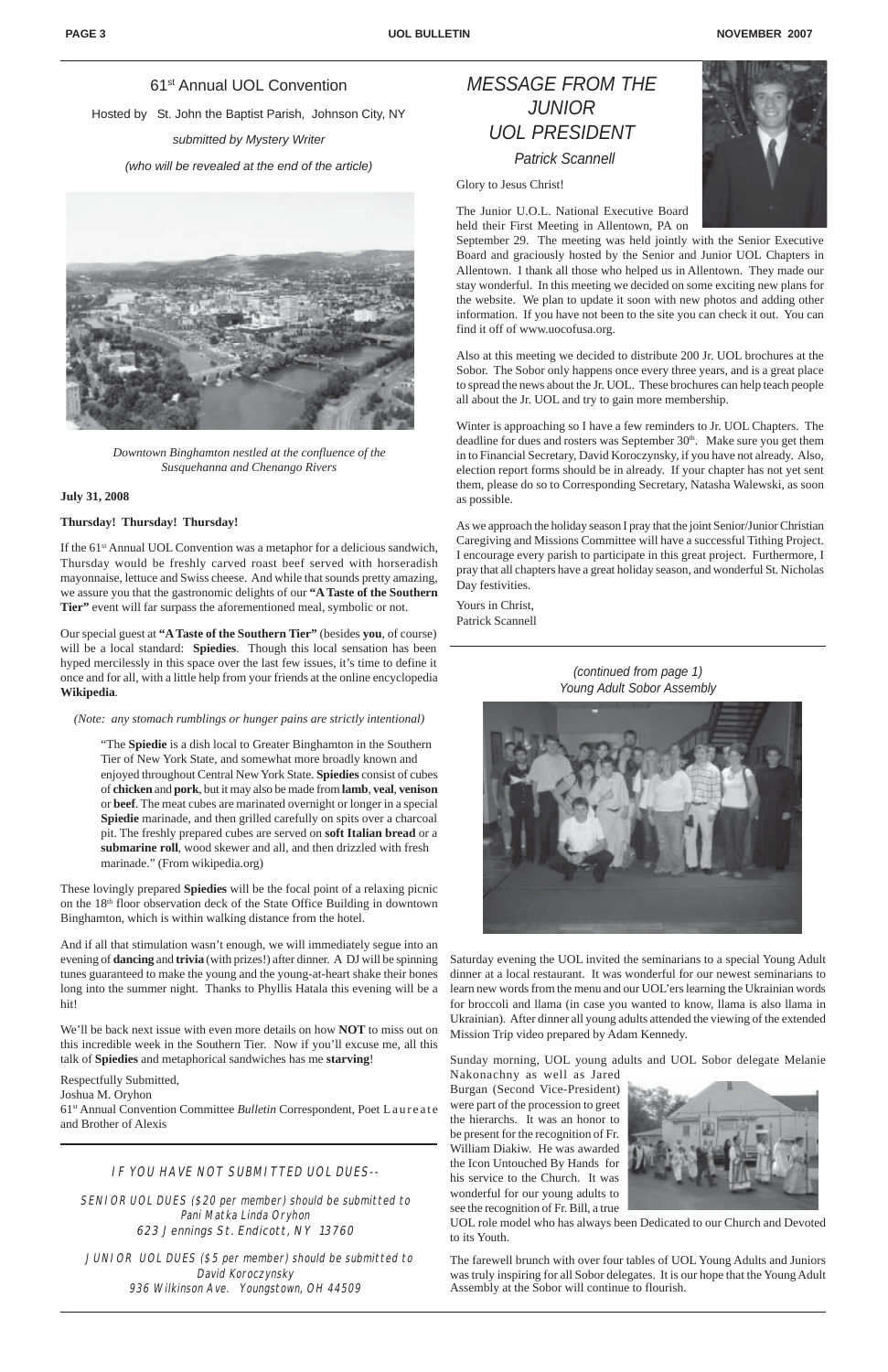## *Youngstown Junior UOL -- The Great Joy of Love submitted by Rob Kline*

The Jr. UOL of Sts. Peter and Paul in Youngstown, Ohio have done many great things over the course of the year. For Christmas we had set up two trees and placed precious angels with the name of loved ones on it. We encouraged parishioners to sponsor angels and raised funds for the chapter. In February, we sponsored a "Souper Bowl Sunday" and raised \$350 that was donated to the St. Andrews Society (supporting mission work in Ukraine). Later in the month, we hosted our annual Lock-in. This year the Lock-in highlights included a strongman who performed feats of strength. We also went bowling as a large group. We were thrilled that His Beatitude Metropolitan Constantine attended the Lock-in and spoke to us.

This year we also baked Paschas for the shut-ins of the parish. In addition to preparing them for the shut-ins we also sold many in the parish. As part of our missionary work we visited and decorated a local nursing home for Valentine's and President's Day. As part of our annual tradition for Easter we handed out red-dyed eggs. On Memorial Day, we went to the church cemetery and cleaned graves. We cleaned many graves and used over 17 bags of mulch. To end our busy year we sponsored a Thank You Breakfast for the Graduates of our parish, making cheese soufflé for the event. We also sponsored the refurbishing of the Diskos. Finally, on July 1st we welcomed Father John Harvey into our parish and gave him a gift certificate to welcome him to Youngstown.

The delegates of the 60<sup>th</sup> Annual U.O.L. Convention reinforced the need for the organization and its membership to serve the less fortunate. They set a specific goal to sponsor at least three projects to help individuals in

The members of St. John's Ukrainian Orthodox Church Junior U.O.L. have been very busy. We recently held elections and our new officers are: Patrick Scannell, President; William Ferrante, Vice-President; Adam Hatala, Treasurer; Olenka Zharsky, Secretary; Cassidy Sullivan, Reporter; and Mikayla Klym, Reporter.

Our most recent fundraiser was a car wash. We all put a lot of effort into it and were pleased with its success.

We are also participating in community projects. Some of our members have volunteered to help out at a local soup kitchen and some of us also helped out at our local Buddy Walk, which promotes acceptance and inclusion of people with Down Syndrome.

On Sunday, September 16, 2007, to mark the beginning of the new school year, the youth of St. Vladimir's Ukrainian Orthodox Cathedral, Parma, Ohio, participated in the Holy Mysteries of Confession and Communion. At the conclusion of the Liturgy, the clergy presented Certificates of Participation to all the children who participated in the Annual UOL Essay Contest.

## **Thanksgiving Tithing Project to Benefit**

## **Four Evangelists Mission Parish in Bel Air, MD**

need. The first of these projects allows you as Ukrainian Orthodox League members and chapters to help your brothers and sisters at Four Evangelists Mission in Bel Air, MD.

Four Evangelists was established in 2002 after seeing the need to organize an Orthodox Church in the Harford County, Maryland area. With a blessing given by His Eminence Archbishop Antony, Fr Gregory Czumak graciously accepted the call to start this mission. On September



8, 2002 Fr Gregory and other faithful celebrated Four Evangelists' first Divine Liturgy at the John Carroll School. Since then Four Evangelists has been diligently serving the northern Maryland area.

Chapters and individual members are being called upon to save the receipts for all expenses that they incur in preparing for Thanksgiving Day – food, tablecloths, centerpieces – and donate 10% of the amount spent to the Four Evangelists Mission. Junior and Senior U.O.L. Chapters are also requested to also make a donation to this worthwhile cause.

All donations should be made out to the Ukrainian Orthodox League and sent to Financial Secretary, *Pani Matka Linda Oryhon, 623 Jennings St*., *Endicott, NY 13760*. One check will be presented to the Four Evangelists Mission on behalf of all our membership.

As Thanksgiving approaches, we hope that you will take a moment to give thanks to our Lord for all that He has given us. We are called upon to baptize all nations and one way this is done is through the establishment of and support for our mission parishes.

If you have any questions, please feel free to contact Jared Burgan (jaredburgan@gmail.com) or Emily Kominko (cutelilcheesebal@aol.com).

*Johnson City Junior Chapter News submitted by Cassidy Sullivan*



## *St. Vladimir's Parma, Ohio Submitted by Fr. John Nakonachny*



## *Ukrainian National Anthem*

## *Elizabeth Mitchell, Senior Staff Writer*

The national anthem of Ukraine is "Sche ne vmerla Ukraina" (Ukraine Lives On). Reverend Mykhailo Verbytsky, composer of many Ukrainian songs, recognized the need for a national anthem at the first Ukrainian Concert in Peremyshl (Western Ukraine) in 1863. In the same year, a poem "Sche ne vmerla Ukraina" appeared in a Lviv magazine. Its author was Pavlo Chubynsky from Eastern Ukraine. Although the authorship was mistakenly ascribed to Taras Shevchenko, Verbutsky was so impressed by the simplicity and yet strong patriotic appeal of the poem, he immediately set it to music.

The popularity of the song spread throughout the country, and in 1864 it was performed at a Ukrainian theater in Lviv. In 1917, "Shche ne vmerla Ukraina" became the rallying song of the Ukrainian revolution and was officially adopted as the national anthem of the Ukrainian republic.

Some of our readers may remember when our national anthem was heard throughout the world via television from the Olympics as a young Ukrainian Ice Figure Skater, Oksana Baiul, received a Gold Medal for her outstanding performance. A magic moment to remember.

Article 20 of the Ukrainian Constitution designated Verbytsky's music as the National Anthem in Ukraine on June 28, 1996. On March 6, 2003 the Parliament of Ukraine (Verkhovna Rada) adopted a modificaton to the original words. This change from "Ukraine has not perished," to "Ukraine's glory has not perished," was made to remove the concept of Ukraine perishing as a nation.

Ukrainian National Anthem as modified by the Verkhovna Rada (2003)

 Ukraine's glory has not perished, nor freedom, Upon us, fellow – Ukrainians, fate shall smile once more. Our enemies will vanish, like dew in the morning sun, And we too shall rule, brothers, in a free land of our own We'll lay down our souls and bodies to attain our freedom, And we'll show that we, brothers, are of the Cossack nation.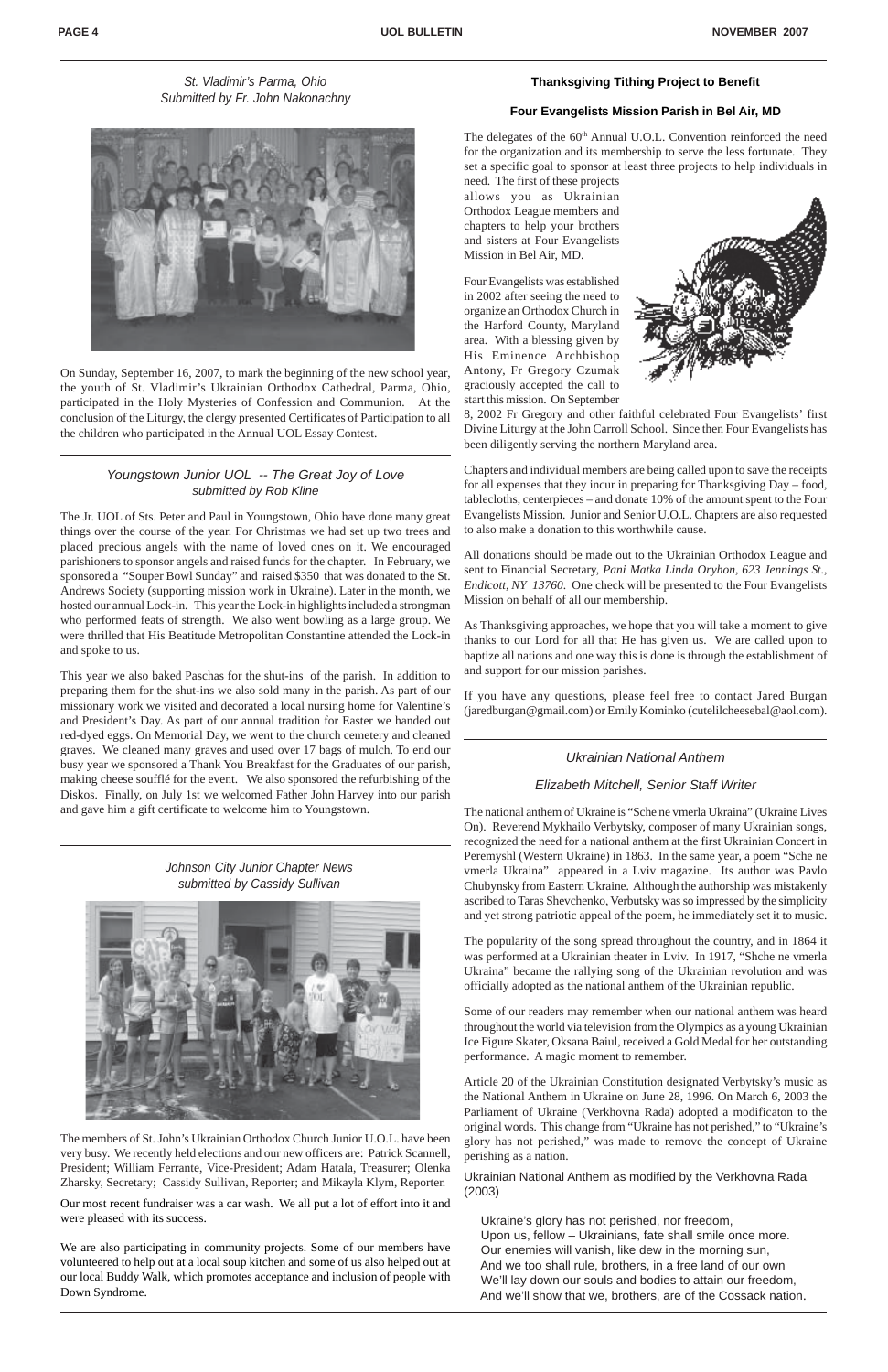

## FAMILY FEST 2007 *FAMILY FEST 2007 - A HUGE SUCCESS!*

There is no better way to end the summer than to spend it with family and friends at All Saints Camp. This year we had record-breaking attendance with over one hundred and thirty participants who ranged in age from three months to seventy five years in age. Multiple UOL chapters and parishes were represented with individuals from Pennsylvania, New Jersey, Maryland, Illinois, Ohio and New York.



On Friday evening individuals dined together and then settled into cabins and the Millennium Building. Saturday morning started with morning prayers followed by a delicious and hearty breakfast.



Campers participated in an allout kick-ball tournament that continued for fourteen innings, not because of any tie-breakers but more from the joy of playing the game. The kick-

ball players and fans worked up an appetite and the kitchen staff did a wonderful job feeding the near capacity dining hall. With so many individuals there for meals, Camp Manager Stephen Sheptak and his staff are to be commended for



doing a great job.

Following lunch campers enjoyed a variety of activities. Some frolicked at the pool, while others organized games on the field

or walked around the grounds. Also, a large group joined Michael Kapeluck and Fr. Deacon Ihor Mahlay for a tour of the chapel. Michael explained the icons in the chapel and described positions of icons within the chapel.

M o n d a y morning campers gathered for morning prayers, cleaned cabins and prepared to return home. Special thanks to the chairperson



Saturday evening included choir rehearsal, vespers and dinner. After dinner campers enjoyed the camp fire with a sing-along and making s'mores. Others enjoyed the variety of tournaments, including the



Name Game, and the annual dominoes tournament. John Holowko, who earned a plaque for his 2006 dominoes victory, was dethroned as champion by John Howe. A scrabble tournament ended with Chris Burgan the victor.

Sunday morning Divine Liturgy was celebrated by Fr. John Nakonachny , Fr. John Haluszczak. and Fr. Deacon Ihor Mahlay. The Divine Liturgy was historic

for it was most likely the last Divine Liturgy to be celebrated in the pavilion, as next season Divine Liturgy will be celebrated in the chapel. Following the group picture, everyone enjoyed a large brunch .



Over thirty five individuals, including adults and children, canoed from All Saints Camp to Emlenton along the Allegheny river. While some paddled along the river that beautiful Saturday afternoon, others enjoyed time at the pool or



relaxing at the main lodge.

Sunday evening a memorial service was celebrated for Debra Burgan of blessed memory and for all individuals who dedicated their time to All Saints Camp and have fallen asleep in the Lord.

Fr. Paisius McGrath spoke to the campers about his acceptance of the Holy Orthodox Faith. Sunday evening included a camp fire and continuation of board games and tournaments.

for the event, Pani Matka Mary Anne Nakonachny, who

planned an outstanding family fest!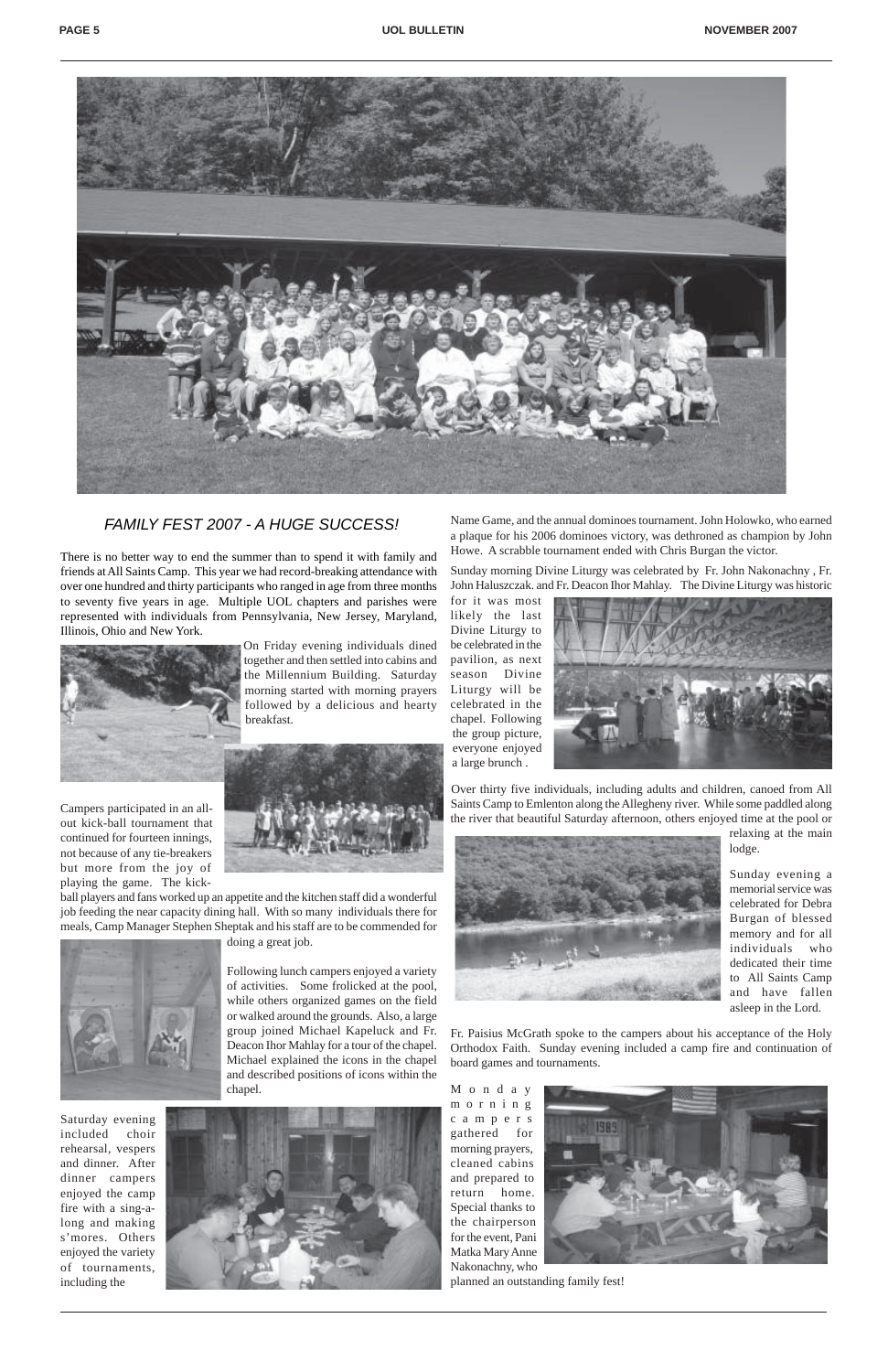## *BY THEIR FRUITS YOU WILL KNOW THEM Fr. John W. Harvey, Sts. Peter & Paul, Youngstown, Ohio* **☆☆☆☆☆☆☆☆☆☆☆☆☆☆☆☆☆☆☆☆☆☆☆☆☆☆☆☆☆☆**

Being a priest for over thirty years can give one some insight and true perspective, IF one always tries to be observant and learn from situations that have been experienced. Herein lies a cautionary and a morality tale about our rash judgements of one another when based solely on initial surface impressions.

At St. Vladimir's Seminary, so many years ago, I met many students who are now priests in various jurisdictions. At the time, many seemed pegged for greatness in service to the church and high expectations arose among hierarchs, faculty and fellow students alike. Of these, some were like super novas and shone with brilliance for a bit and then spectacularly crashed or abruptly faded from the priesthood. This phenomenon, characterized by a momentary "flash in the pan" exercise of priestly service, bears out an example given by Jesus. He contrasted a young man who promised to do a certain work, but never, in fact, did so with another who balked initially, but shouldered all the work in the end. The important thing is that one produced fruit in due season while the other reneged on his promise. To the outside world, initially, one seemed compliant and promised much and the other appeared that he would amount to nothing. A rash and surface judgment can prove quite in error, for only with time it is that the true worth of a man and his service is borne out.

One of my classmates was an older man, already with silver in his hair. When he was ordained as a deacon, his bumbling about the altar, often going about censing in the wrong direction, was a cause for many a derisive chuckle. He was sent to far off Alaska to obscure rural places, where certainly he could not do much harm. Over the years, contrary to initial judgment, he appeared at the forefront of those who worked for revival of the Orthodox Church in Alaska and championed the needs of the native peoples there. By the time of his death, Fr. Innocent (Fryntzko) was shown to be an effective and sensitive missionary with a life marked by humility and palpable holiness. What happened to the buffoon who would never amount to anything?

What is the lesson in all of this? Initial judgment of a person is often erroneous and just a considered guess. The measure of a man is indeed the ultimate fruit of his labors, which is often ONLY revealed over a good length of time. Transferring this revelation to our own real life situation, then let us be careful not to judge one another rashly, especially one's priest. In the latter case, let us give our pastor the benefit of the doubt and be supportive of him. As all are subject to temptation and human weakness, let us support our clergy with our prayers and with loving co-operation so that the best in their service be brought out. Remembering the fairy tale of Hans Christian Anderson about the ugly duckling, it must be noted that this creature was sorely derided. In the end, it would become recognized as the beautiful swan and seen as the highly desired one. Yes, life has important lessons to be learned, if we are only discerning enough to see them and are wise enough to apply them to our own unique situation.

Another classmate was a convert of Germanic stock, solid in belief and character, but otherwise not a star in theology. At his ordination, priests standing around the altar whispered among themselves: "why are we even here, doesn't the bishop know that Jack is so lackluster that this will all prove to be a mistake." He was sent to do mission work, because the considered opinion was that he might cause harm to old existing parishes. Working, often in stark poverty, this maligned and underestimated priest founded, from scratch, missions in San Antonio, TX, Colorado Springs, CO and Victorville, CA. As was his nature, once a mission grew to the size it could support a priest, he moved on to the next impossible challenge of founding a new mission elsewhere, from nothing. Even in death, his achievements of a lifetime were barely recognized, yet three solid parishes were proof of the fruit of his labors, and this quite evident before God and man.

My last example is of Archimandrite Fr. Johannes Eko, who most recently reposed in the Lord. An American Finn and convert to Orthodoxy, he was an English language teacher at the Seminary in Nairobi, Kenya. After some years he was ordained to the priesthood and became the spiritual director of the seminary and spiritual father to a majority of the native African clergy. Working in parishes and with seminarians, this humble man became one with so many diverse tribes, knowing intimately their languages, customs and taboos. Being well-read in Orthodoxy, yet lacking any formal Orthodox seminary education, there were always some who would pooh-pooh the man merely as Charles, the old English teacher. A succession of bishops utilized him as a ghost writer for speeches and to rewrite their erudite theological tomes published under their own names. The African people recognized a man who had come to be one with them and as history plays out, humble Fr. Johannes will be revealed as one of the underpinnings of the highly successful Orthodox missions in Africa and Kenya in particular.

Creation of Birds/Fish - St. Peter & St. Paul Ukrainian Orthodox Church, Carnegie, PA Creation of Animals / Man - Emil & Shirley Skocypec Day of Rest - Daniel & Lynne Gulak Creation of Eve - Olia Stepowyj Coffey The Fall - Reverend Fathers, Delegates & Guests to the 18th Sobor

## *18th Sobor Delegates Contribute to the Completion of Phase One of the All Saints Camp Chapel Project*

It is with sincere gratitude that the Committee to Furnish the Chapel at All



Saints Camp announces the completion of the first phase of fundraising for the project. Thanks to the generous donations of the Reverend Fathers, delegates and guests to the  $18<sup>th</sup>$  Sobor, which was held in South Bound Brook, NJ from October  $3<sup>rd</sup> - 7<sup>th</sup>$ , with the enthusiastic encouragement of His Beatitude Metropolitan Constantine,

enough money was collected to sponsor the last available of the 70 icons that will adorn the chapel – the Creation Icon of the Fall.

*Most sincere thanks go out to the following donors for their generosity:*

| 4 Main Icon Panels                                                          |
|-----------------------------------------------------------------------------|
| Christ - Anonymous                                                          |
| Theotokos - Anonymous                                                       |
| Deacon Door - Rev. John Nakonachny, Pani Matka Mary Anne, Melanie & Michael |
| Deacon Door - St. Demetrius Junior & Senior UOL Chapters, Carteret, NJ      |

#### **Royal Door Icons**

| Theotokos - Vera Muzychka          |
|------------------------------------|
| St. Mark - Walter & Raissa Bratkiv |
| St. John - Walter & Raissa Bratkiv |
|                                    |

**Twelve Apostles**

St. Andrew - The Kalinik Family St. Bartholomew - Holy Ascension Senior UOL, Maplewood, NJ St. John - Natalie Jaresko, Ihor Figlus & Family St. James Alphaeus - The Sally Family St. Matthew - St. Andrew's Ukrainian Orthodox Church, Boston, MA St. James Zebedee - Harry, Yvonne, Jeremy, Adrienne (Morrow), Alicia (Wright) & Tim Oryhon St. Peter - Walter & Nina Samijlenko St. Jude (Thaddeus) - Anonymous St. Philip - Walter & Nina Samijlenko St. Simon - Sts. Peter & Paul Junior UOL, Youngstown, OH St. Thomas - Irene, Katya, Alex, Maria & Nick Carman St. Paul - Sts. Peter & Paul Ukrainian Orthodox Church, Youngstown, OH

**Christ Enthroned** - Archbishop Antony

**Mystical Supper** - The Kalinik Family

**Eight Archangels**

Archangel Michael - Michael & Daria Komichak Archangel Gabriel - St. Vladimir's Senior UOL, Parma, OH Archangel Raphael - Rosalind Kurch Archangel Salathiel - Sts. Peter & Paul Ukrainian Orthodox Church, Lyndora, PA Archangel Jeremiel - Oleh & Natalie Bilynsky Archangel Jegudiel - Hieromonk Daniel Zelinsky Archangel Barachiel - Stephen & Dolores Wachnowsky Archangel Uriel - Robert E. Sheptak

> **Seraphim Panels** Michael G. & Lydia Dobronos

St. Vladimir's Junior UOL & Altar Boys' Society, Parma, OH

**Christ in Majesty** - Walter & Raissa Bratkiv

**Theotokos** - St. Vladimir's Ukrainian Orthodox Cathedral, Philadelphia, PA

#### **Ranks of Saints**

Old Testament Saints - Michael & Daria Komichak Male Saints - Very Rev. James & Pani Matka Maria Norton Female Saints - Dr. Rebecca Druash McNulty Saints of Ukraine - St. Mary the Protectress Ukrainian Orthodox Cathedral, Southfield, MI

#### **Four Evangelists**

St. Matthew - Senior UOL National Executive Board St. Mark - Bill & Madeline Kuzbyt St. Luke - Oleh & Natalie Bilynsky St. John - The Lesky Family

#### **Creation Icons**

Creation of Light - Junior UOL National Executive Board Separation of the Waters - Sts. Peter & Paul Senior UOL, Carnegie, PA Creation of Dry Land / Plants - Parishioners & Friends of St. Vladimir's Ukrainian Orthodox Cathedral, Parma, OH Creation of Sun, Moon, Stars - St. Mary the Protectress Ukrainian Orthodox Cathedral,

Southfield, MI

#### **Shrines in the Four Corners of the Nave**

Shrine to the Patron Saint - St. Vladimir's Brotherhood, Parma, OH Shrine to St. Nicholas - The Tschaikowsky Family Shrine to Christ - St. Vladimir's Senior UOL, Philadelphia, PA Shrine to the Theotokos - John Holowko and children, Nicholas, Andrew, Christopher & Erica

#### **Dormition Icon Panel -** Nina Coker

#### **Nave Icons**

St. John the Baptist - St. John's Senior UOL, Sharon, PA St. Constantine & St. Helen - Deacon Nikolay Shapoval Three Hierarchs - Mrs. Anna Kappler Sophia, Faith, Hope & Love - The Carman Family St. Volodymyr & St. Olha - Helen, Catherine & Mary Zebel, Rev. John & Pani Matka Ann Haluszczak, Kira, Nathan & Lara St. Nina - Nina Aust St. Job of Pochaiev - Tom & Diane Senedak, Jason, Eric & Marc St. Patrick - St. John the Baptist Junior UOL, Johnson City, NY Seven Holy Youths of Ephesus - St. Vladimir's Junior UOL, Pittsburgh, PA St. Mary Magdalene - Anonymous St. Dimitri of Rostov - Michael Andrec & Natalka Honcharenko St. Andrew of Crete - Mrs. Dorothy A. Korey

We are also thankful for the many General Fund donations that we continue to receive. A list of these donors will appear at a later date. Anyone wishing to contribute may send their donations to Pani Matka Mary Anne Nakonachny, 3201 Marioncliff Drive, Parma, Ohio 44134. All Saints Sunday, June 22, 2008 has been set for the dedication of the chapel. Mark your calendars and organize fellow parishioners and friends to travel to Emlenton, PA for this joyous celebration.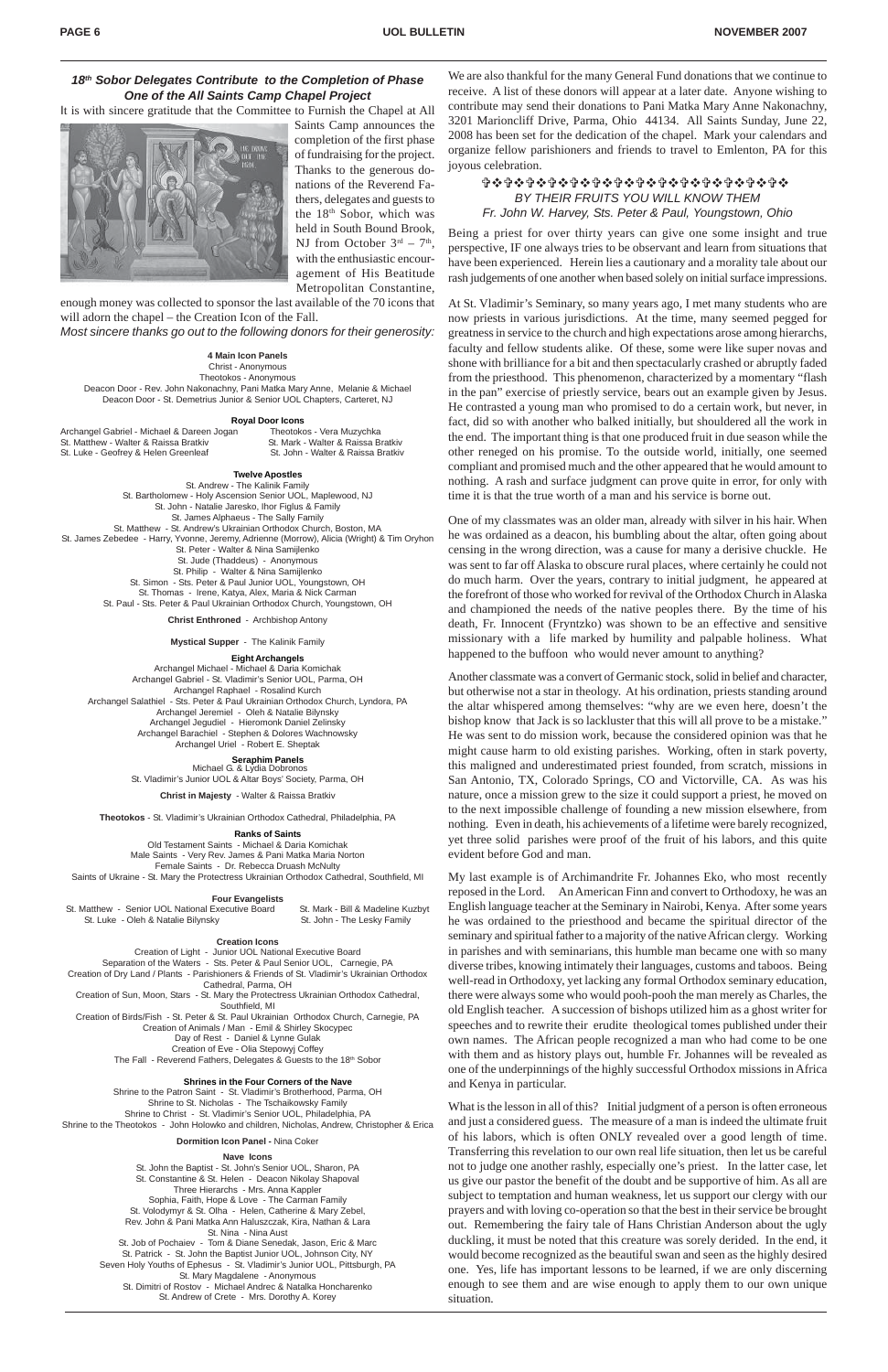## *St. John's Sr. and Jr. UOL Chapters hope to see you in Johnson City in 2008 !!*

Coming to a parish near you – support the National Ukrainian Orthodox League by purchasing your very own limited edition " $I$  $I$ UOL " t-shirt! For the ultra low price of \$10.00 you too can represent your favorite organization, and all the while making a fashion statement. The T-shirts will travel to the executive board meetings and will of course be available at the 61st UOL Convention in Johnson City, NY.



## **Phase II of the All Saints Camp Chapel Project**

## **Gets Underway**

The second phase of the All Saints Camp Chapel project was introduced at the 18th Sobor of the Ukrainian Orthodox Church of the U.S.A. All Sobor delegates and guests were presented with a list of items that will be needed to furnish the chapel. The items selected were those most essential to serving the various services at the Camp. Many generous donations and pledges were made during the Sobor, somewhat reducing the list of essentials. Still available are the items listed below.

**Item #02B Altar Coverings** \$600.00 Vestment Fabric, trimmed & buttoned, with overlaying fringed cloth.

**Item #04B Tetrapod Covering** \$450.00 Vestment Fabric, trimmed & buttoned, overlaying fringed cloth.

**Item #06B Table of Oblation Covering** \$350.00 Vestment Fabric, trimmed & buttoned

**Item #08B Sacristy Table Covering** \$350.00 Vestment Fabric, trimmed & buttoned

- **Item #010B Lectern by altar for books** \$325.00
- **Item #012B Icon Stand** \$325.00
- **Items #014B, #015B, #016B, #017B, #018B, #019B** \$350.00 ea  **6 sets of Altar Boys' Robes**
- **Item #020B, #021B, #022B, #023B, #024B, #025B** \$90.00 ea  **6 Wooden Candle Holders for use by Altar Boys**
- **Item #026B Candle Stand for wooden candles \$75.00**
- **Items #028B & #029B 2 Processional Banners** price to be determined
- **Item #030B Wooden 7-Candle Stand for Altar** price to be determined

| Items #037B, 038B, #039B, #040B, #041B, #042B<br><b>6 Upholstered Benches</b> | \$325,00 ea            |  |  |  |
|-------------------------------------------------------------------------------|------------------------|--|--|--|
| Item #043B Nativity Icon over the Table of Oblation \$850.00                  |                        |  |  |  |
| Item #044B Liturgical Service Books                                           | \$600.00               |  |  |  |
| <b>Item #045B, #046B 2 Sets of Wooden Candle Holders \$60.00 ea</b>           |                        |  |  |  |
| <b>Item #048B</b> Red Cloths for Communion (1 dozen)                          | \$30.00                |  |  |  |
| Item #049B 3 Stainless Steel bowls<br>for prosfora, washing hands, etc.       | \$75.00                |  |  |  |
| <b>Item #050B Chandelier</b> (5 foot diameter)                                | price to be determined |  |  |  |
| Multiple Donors are Requested for a Year's Supply of:                         |                        |  |  |  |

| Item #051B Incense |                                       | \$70.00  |
|--------------------|---------------------------------------|----------|
|                    | <b>Item #052B Charcoal Briquettes</b> | \$45.00  |
|                    | Item $\#053B$ Candles (1000)          | \$190.00 |

## *Donations to cover the cost of the items may be made in installments, with final payment due in March 2008.*

Please contact Pani Matka Mary Anne Nakonachny to confirm availability of any specific item.

## **General Fund**

Please do not feel that it is necessary to commit to any particular item in order to make a donation.There is also an immediate need for donations to the General Fund! EVERY GIFT, no matter the size, is greatly appreciated, and will be acknowledged in the same spirit it is given…to the Glory of God and His Holy Ukrainian Orthodox Church!

Furnishing sponsorship and general fund donations may be sent directly to Pani Matka Mary Anne Nakonachny, 3201 Marioncliff Drive, Parma, Ohio 44134

For additional information, please contact: Irene Carman Diane Senedak **(315) 785-9089 (330) 792-6699 iccrph@twcny.rr.com dkssenny@aol.com** When we plan membership drives we typically look at an increase in the number of members within the UOL, but we can also grow by increasing the commitment that each member has to the UOL. That is, as each individual member increases his or her involvement in the church we can make incredible strides and accomplish much. As we strive and work for the UOL, we can increase our dedication to the church and devote ourselves to the youth of our church. Instead of planning a membership drive where we increase the number of members, we can also plan a membership drive that is internal, where we make an assessment of our talents and vow to work harder for our church and UOL.

Part of this assessment involves the review of what we have done recently for our Church and the UOL. Are we using our talents for work in the Church and the UOL? Have we placed other commitments, work or clubs above the Church? Have we worked to be a shining light and example of Christ? As we dedicate our resources to work for the Church do we approach each of these tasks as a calling, a vocation, as we work for the Church and her League?

Pani Matka Mary Anne Nakonachny **(440) 885-1509 nackos3201@aol.com**

As I think of the focus that we should have in our work, I think of the words of Martin Luther King Jr. when he spoke about the Measure of a Man. He described finding one's calling and devoting oneself "with all of the strength and power in his being. He should do it as if God Almighty called him at this particular moment in history to do it. He should seek to do his job so well that the living, the dead, or the unborn could not do it better. No matter how small one thinks his life's work in terms of the norms of the world and the socalled big jobs, he must realize that it has cosmic significance if he is serving humanity and doing the will of God. To carry this to one extreme, if it falls your lot to be a street sweeper, sweep streets as Raphael painted pictures,

sweep streets as Michelangelo carved marble, sweep streets as Beethoven composed music, sweep streets as Shakespeare wrote poetry. Sweep streets so well that all the hosts of heaven and earth will have to pause and say, 'Here lived a great street sweeper who swept his job well.'"

So we are called to work for the Lord, the Church and Her League, as if called by God Almighty at this moment to do so. In many ways an internal membership commitment can have the greatest impact, for we have the increased



commitment of individual members and the impact that this commitment has on others. When our light shines so that others see our works, we are an example and our commitment is an inspiration to others. When we work for the Church with joy in our hearts, and do tasks with the knowledge that it is for the good of the Church, we are models of Christ's Love.

## *Initiating an Internal Membership Drive submitted by Natalie Bilynsky*